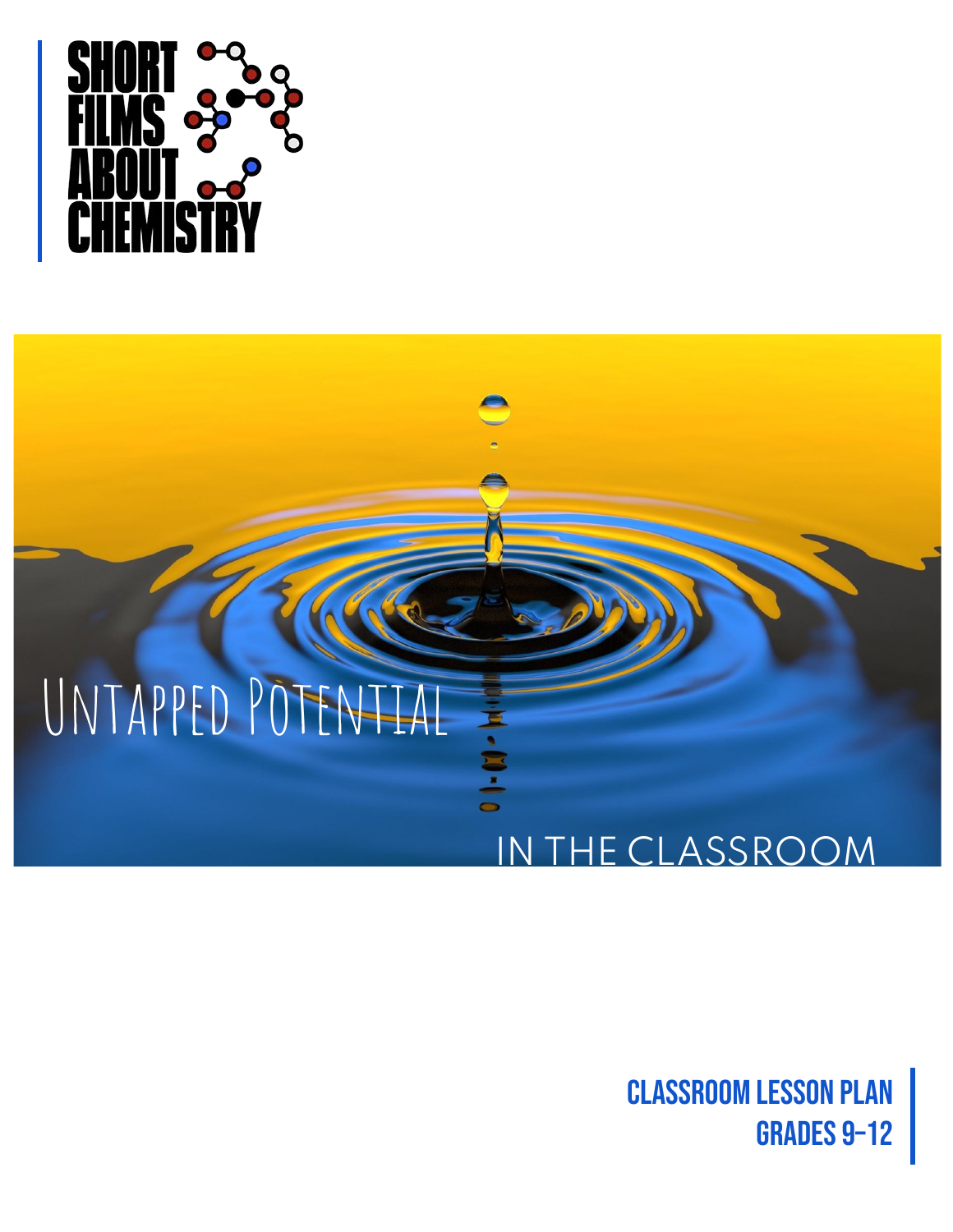## Untapped Potential

## **Overview**

This lesson plan contains student activities, teacher notes, and additional resource suggestions that are intended for use with the Chemistry Shorts film *[Untapped](https://vimeo.com/678904632)* [Potential](https://vimeo.com/678904632). The film is freely available for viewing online either at the link above or <http://chemistryshorts.org>. The activities stand alone, with no additional background material needed. The activities are aimed at grades 9–12. Teachers may adjust or extend discussion of the chemistry involved depending on the students' level. The plan is designed for use as a complete package, although teachers may choose individual activities.

**AGLASSROO** 

The lesson and materials are suitable for both in-person and virtual classrooms.

## **Classroom Materials**

- Method for viewing Chemistry Shorts film *[Untapped Potential](https://vimeo.com/678904632)* (9 min, 53 sec)
- Student Activity handouts (paper or digital copies)

## **Student Activities with Estimated Times**

| <b>Pre-class Activity</b><br>Your Knowledge and Connection to Water                           | $(10 - 15 \text{ min.})$ |
|-----------------------------------------------------------------------------------------------|--------------------------|
| <b>Pre-class Activity</b><br><b>Water Chemistry</b>                                           | $(5-10 \text{ min.})$    |
| In-class Activity<br><b>Scarcity of Water</b>                                                 | $(5-10 \text{ min.})$    |
| In-class Activity<br>Chemistry: Transforming the Undrinkable<br>(including watching the film) | $(25 - 30 \text{ min.})$ |
| After-class Activity<br>Water: Possibilities for the Future                                   | $(15 - 20 \text{ min.})$ |
|                                                                                               |                          |

chemistryshorts.org **2**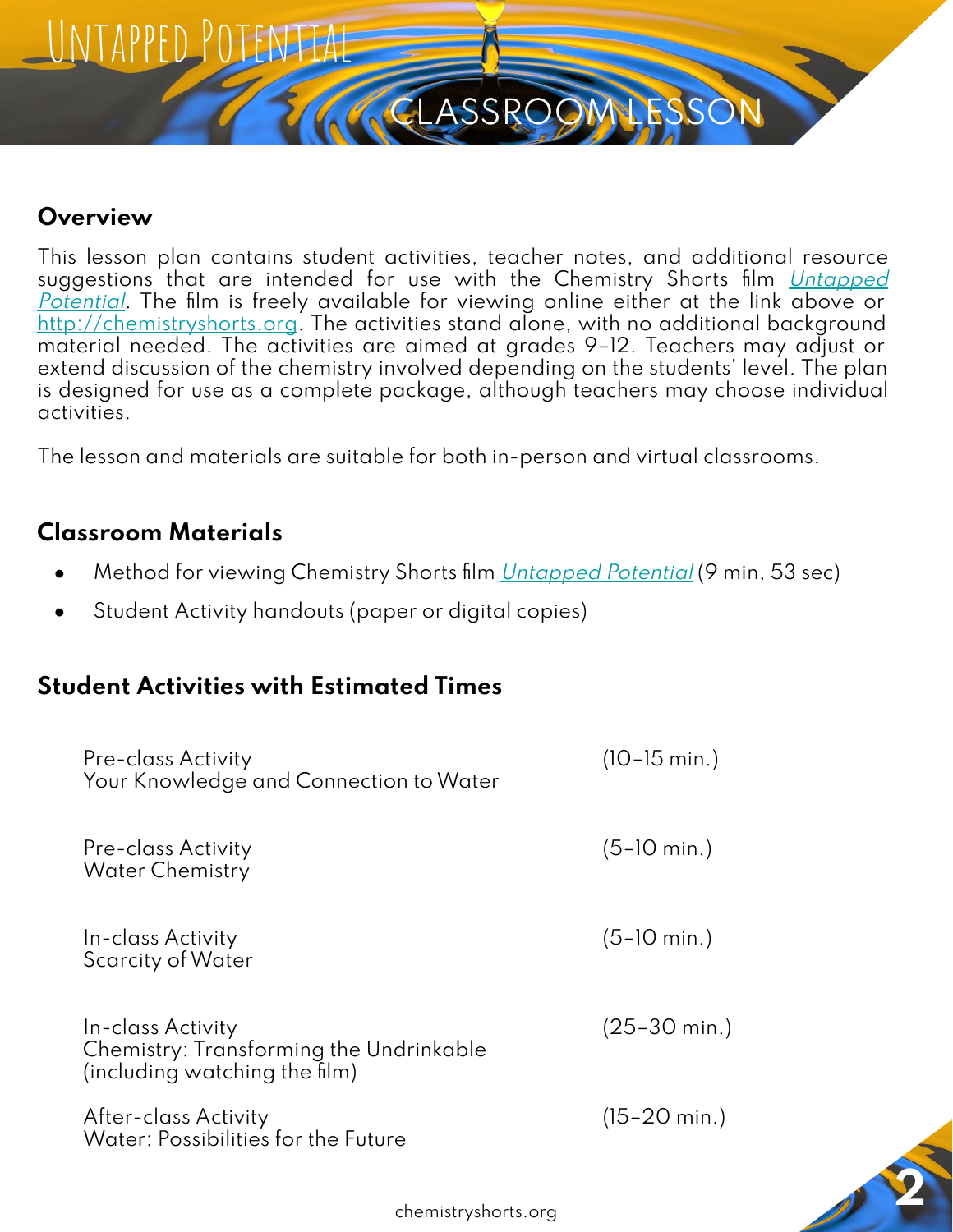## UNTAPPED POTENTIAL

## **Related Standards**

#### **NGSS HS-PS1-1**

Use the periodic table as a model to predict the relative properties of elements based on the patterns of electrons in the outermost energy level of atoms.

#### **NGSS HS-PS1-2**

Construct and revise an explanation for the outcome of a simple chemical reaction based on the outermost electron states of atoms, trends in the periodic table, and knowledge of the patterns of chemical properties.

#### **NGSS HS-ESS3-4**

Evaluate or refine a technological solution that reduces impacts of human activities on natural systems.

#### **NGSS HS-ETS1-1**

Analyze a major global challenge to specify qualitative and quantitative criteria and constraints for solutions that account for societal needs and wants.

### **CCSS.ELA-Literacy.RST.9-10.5**

CLASSROOM LESSON CLASSROOM LESSON

Analyze the structure of the relationships among concepts in a text, including relationships among key terms (e.g., force, friction, reaction force, energy).

#### **CCSS.ELA-Literacy.RST.9-10.7**

Translate quantitative or technical information expressed in words in a text into visual form (e.g., a table of chart) and translate information expressed visually or mathematically (e.g., in an equation) into words.

### **CCSS.ELA-Literacy.RST.11-12.2**

Determine the central idea of conclusions of a text; summarize complex concepts, processes, or information presented in a text by paraphrasing them in simpler but still accurate terms.

## **CCSS.ELA-Literacy.RST.11-12.7**

Integrate and evaluate multiple sources of information presented in diverse formats and media (e.g., quantitative data, video, multimedia) in order to address a question or solve a problem.

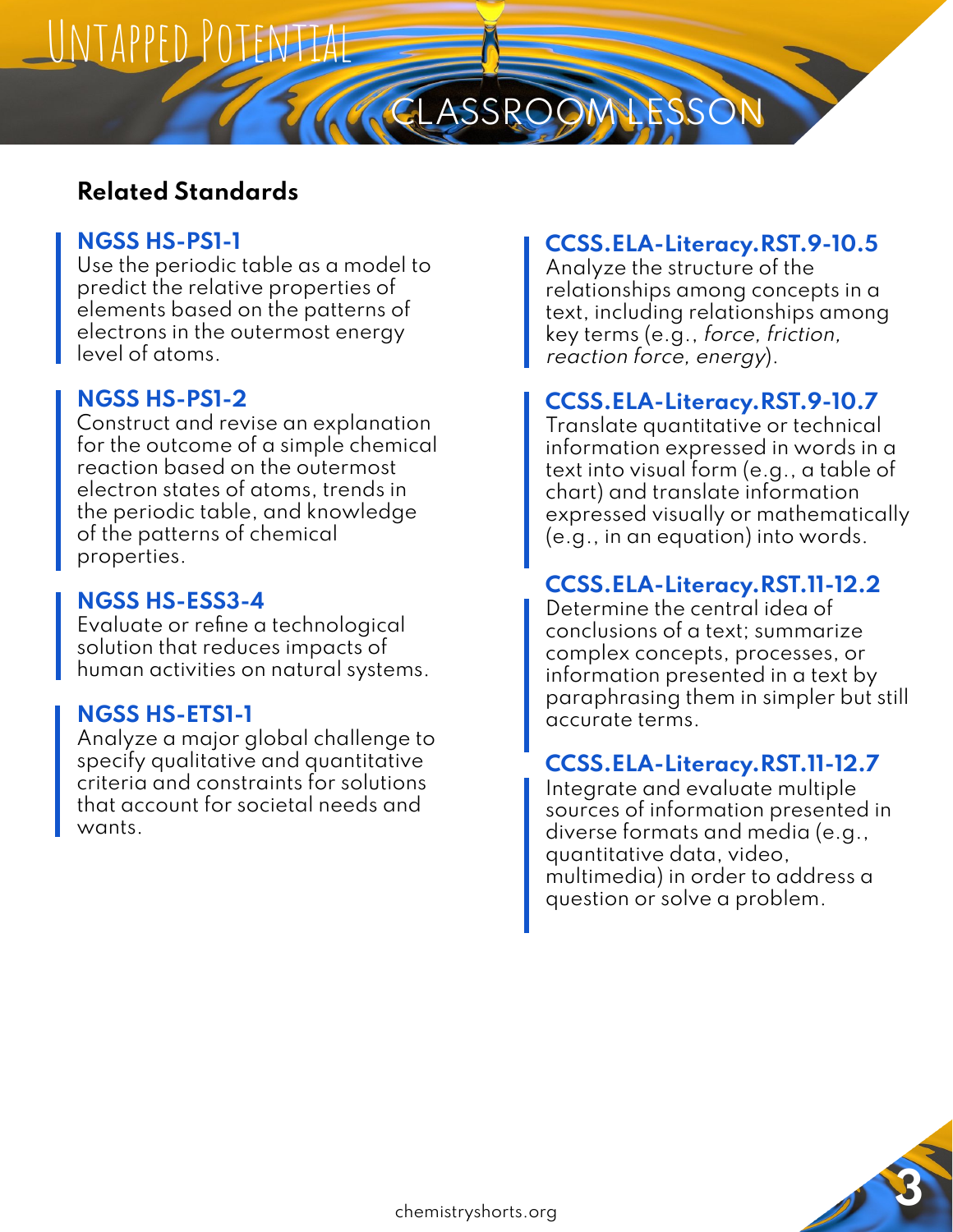

## **Pre-Class Activity Teacher Notes Your Knowledge and Connection to Water**

#### Question 1, part d

The 2016 ChemMatters article "The Flint Water Crisis: What's Really Going On?" is written for a high school audience and relates to one of the problems recently faced with water supply.

[https://www.acs.org/content/acs/en/education/resources/highschool/chemmatters/p](https://www.acs.org/content/acs/en/education/resources/highschool/chemmatters/past-issues/2016-2017/december-2016/flint-water-crisis.html) [ast-issues/2016-2017/december-2016/flint-water-crisis.html](https://www.acs.org/content/acs/en/education/resources/highschool/chemmatters/past-issues/2016-2017/december-2016/flint-water-crisis.html)

#### Question 2, parts b and c

Students who live in locations that use a municipal water supply can search online for a municipal water report for their community. One place to start is the U.S. Environmental Protection Agency's Drinking Water Mapping Application. <https://geopub.epa.gov/dwwidgetapp/>

Information on a community's wastewater treatment plants can sometimes be found online. Try searching for "waste treatment plant" and your city's name.

This chemistry infographic helps students see the science that takes place between the supply and their tap.

<https://www.compoundchem.com/2016/04/21/water-treatment/>

## **Pre-Class Activity Teacher Notes Water Chemistry**

#### Question 1

Students could share their answers and compile a class summary. Does particular information come up in multiple students' answers? Are there any unusual ideas to highlight?

Watch the video "You Don't Actually Know How Water Works" for more ideas about this everyday chemical with unusual properties. <https://youtu.be/dlHxV0Hpt5I>

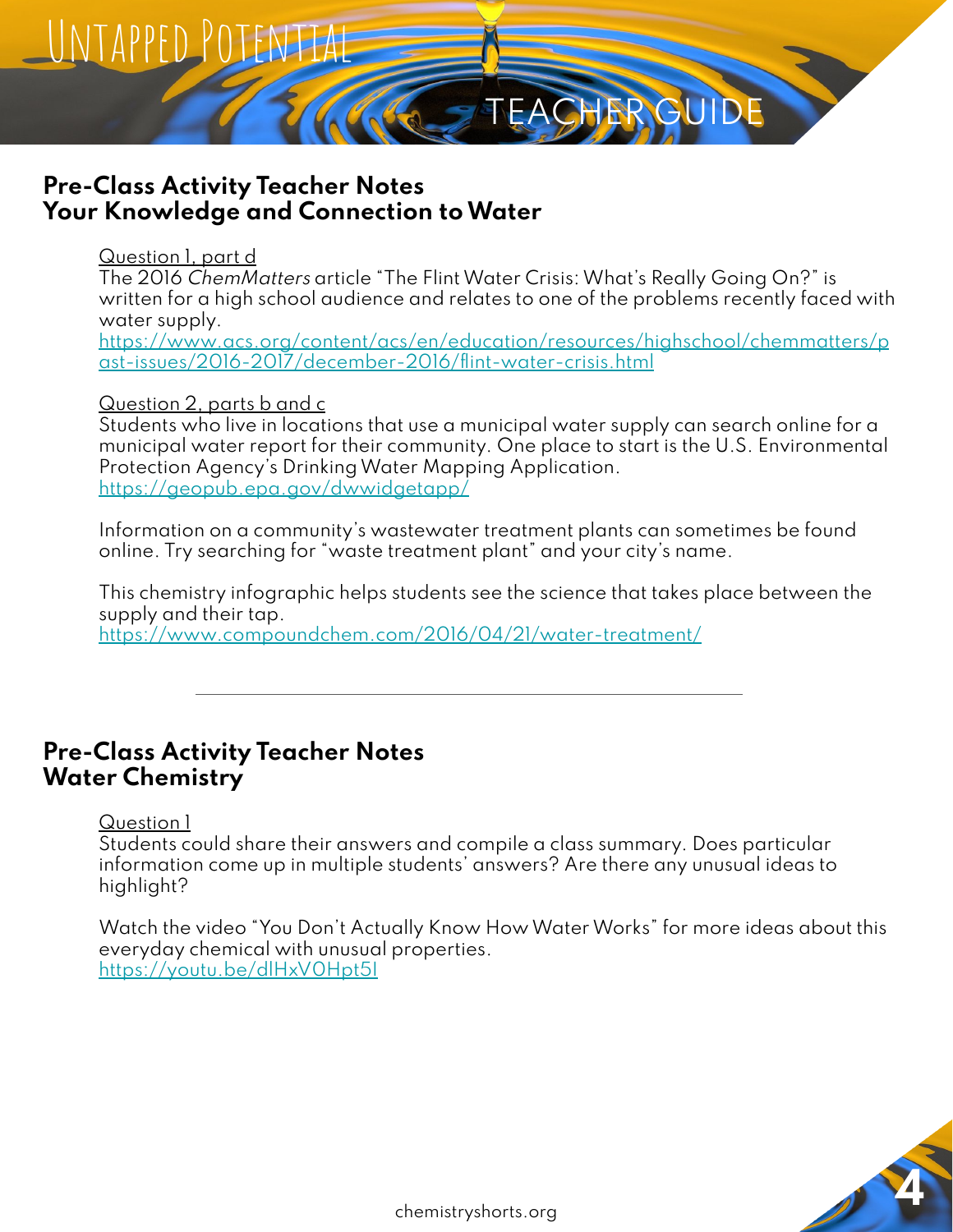

Question I, part a

UNTAPPED POTENTIA

Students could compare their predictions for the percentage of accessible freshwater. Was anyone close to the correct percentage?

TEACHER GUIDE

An interactive demonstration is another way to make the percentages of different types of water on Earth more visible to students. The American Chemical Society offers one using a 1-L bottle of water, which is then separated out into smaller containers, along with salt for part of it, and food coloring for better visibility.

[https://www.acs.org/content/dam/acsorg/education/outreach/ccew/educational-res](https://www.acs.org/content/dam/acsorg/education/outreach/ccew/educational-resources/2020/all-the-water-in-the-world/2020-ccew-water-in-the-world-demo.pdf) [ources/2020/all-the-water-in-the-world/2020-ccew-water-in-the-world-demo.pdf](https://www.acs.org/content/dam/acsorg/education/outreach/ccew/educational-resources/2020/all-the-water-in-the-world/2020-ccew-water-in-the-world-demo.pdf)

## **In-Class Activity Teacher Notes Chemistry: Transforming the Undrinkable**

#### Question 2, part d

Learn more about how pharmaceuticals make their way into our water supply and the ways chemistry can help. The 2011 ChemMatters article "Drugs Down the Drain" is written for a high school audience.

[https://www.acs.org/content/dam/acsorg/education/resources/highschool/chemmatt](https://www.acs.org/content/dam/acsorg/education/resources/highschool/chemmatters/drugs-down-the-drain.pdf) [ers/drugs-down-the-drain.pdf](https://www.acs.org/content/dam/acsorg/education/resources/highschool/chemmatters/drugs-down-the-drain.pdf)

#### Question 2, part e

At about the 6 minute mark, the film shows an animation of hydrogen peroxide breaking apart and then breaking down organic compounds. It does this through different multi-step mechanisms. They are not presented in this lesson plan due to complexity.

Classes could learn more about 1,4-dioxane.

1,4-dioxane Molecule of the Week resource. <https://www.acs.org/content/acs/en/molecule-of-the-week/archive/d/dioxane.html>

Chemical & Engineering News article about 1,4-dioxane. [https://cen.acs.org/environment/pollution/14-Dioxane-Another-forever-chemical/98/i](https://cen.acs.org/environment/pollution/14-Dioxane-Another-forever-chemical/98/i43) [43](https://cen.acs.org/environment/pollution/14-Dioxane-Another-forever-chemical/98/i43)

Information sheet for citizens concerned about 1,4-dioxane in their local water supply. https://hicksvillewa[ter.org/wp-content/uploads/2019/04/14D-fact-sheet.pdf](https://hicksvillewater.org/wp-content/uploads/2019/04/14D-fact-sheet.pdf)

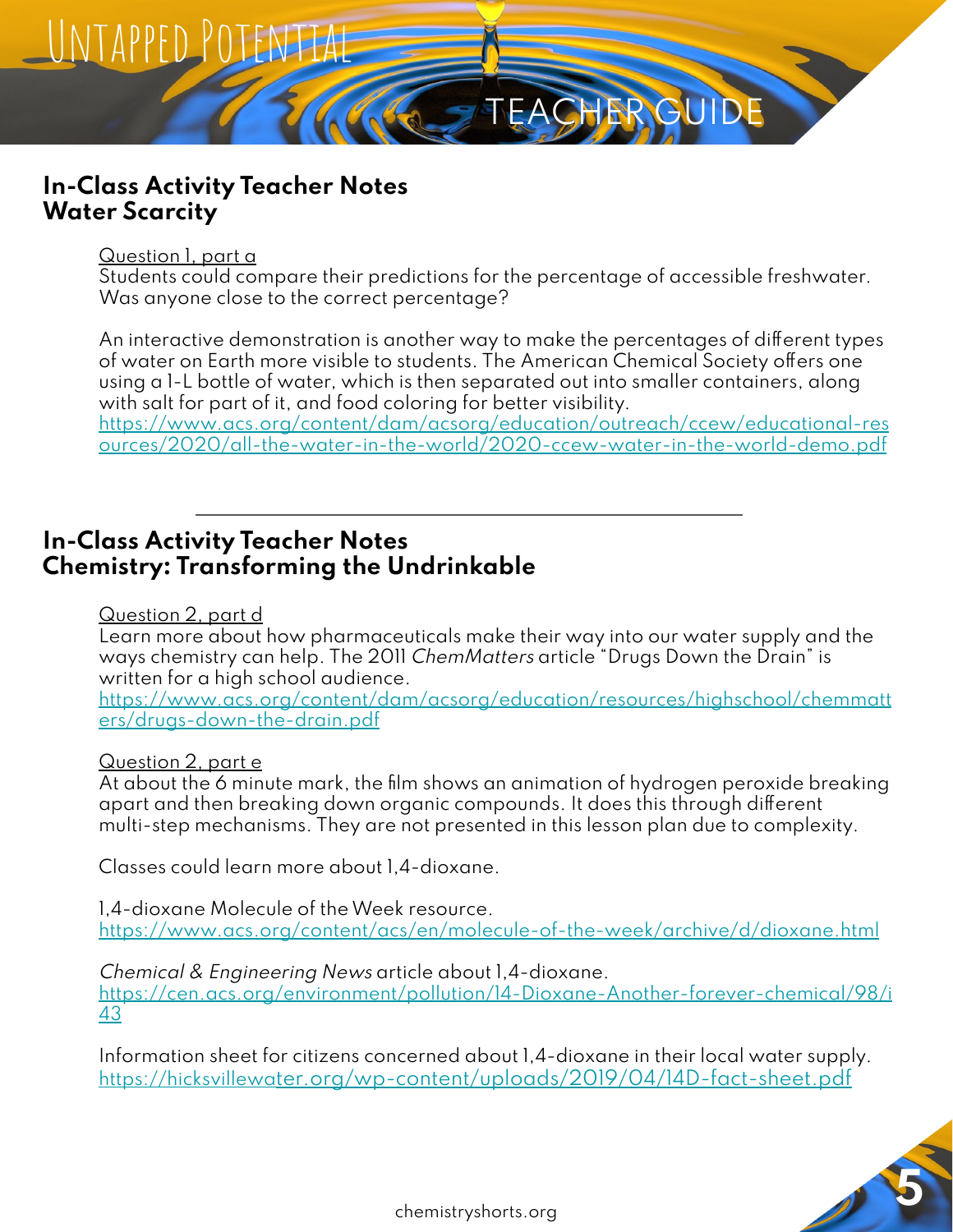

## **After-Class Activity Teacher Notes Water: Possibilities for the Future**

#### Question 4

As a follow-up to students' brainstorming, teachers could show the ACS Reactions video that asks and answers this question. <https://youtu.be/w6x54zYuqXk>

#### General Resources

Want to explore chemistry and the environment further? Look for inspiration in this web link round-up of climate, water, and recycling demonstrations, activities, and more. [https://www.acs.org/content/acs/en/education/students/highschool/chemistryclubs/a](https://www.acs.org/content/acs/en/education/students/highschool/chemistryclubs/activities/chemistry-and-the-environment.html) [ctivities/chemistry-and-the-environment.html](https://www.acs.org/content/acs/en/education/students/highschool/chemistryclubs/activities/chemistry-and-the-environment.html)

What other ideas are out there? Icebergs? Fog? Evaluate these prospects. [https://theconversation.com/five-unusual-technologies-for-harvesting-water-in-dry-a](https://theconversation.com/five-unusual-technologies-for-harvesting-water-in-dry-areas-154031) [reas-154031](https://theconversation.com/five-unusual-technologies-for-harvesting-water-in-dry-areas-154031)

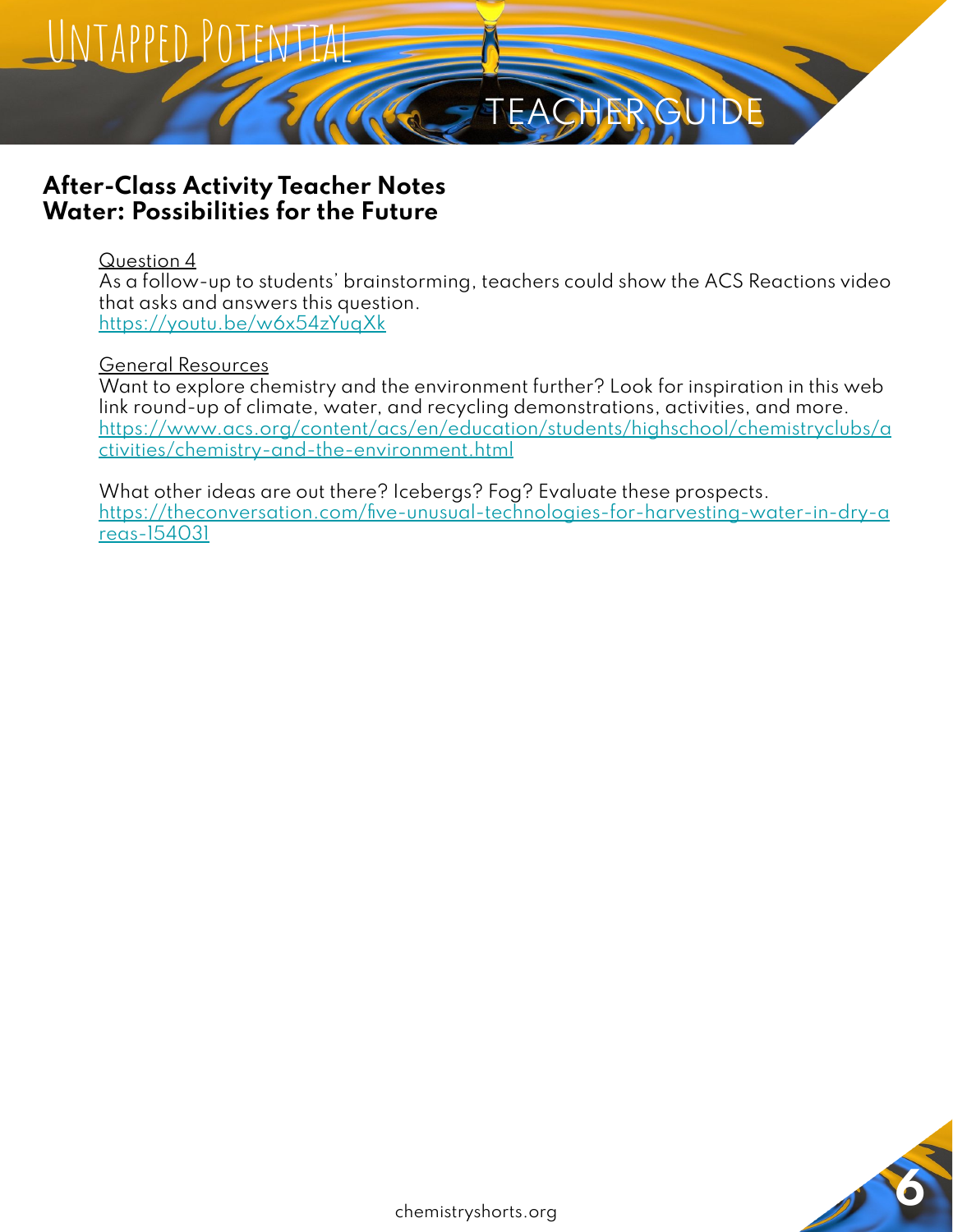

## **Pre-Class Activity Your Knowledge and Connection to Water**

Water. This simple everyday compound is critical to our survival. We count on water being there for us, clean, coming from the tap. Do you think it will continue to? What will it take for that to continue for years to come?

1. The Chemistry Shorts film you will watch, Untapped Potential, begins with a quote from Benjamin Franklin: "When the well is dry, we know the worth of water."

a. What do you know about wells?

b. Briefly summarize what you think the quote means.

c. The quote was published in Poor Richard's Almanack in 1746, over 250 years ago. Do you consider the quote still relevant today? Explain your answer.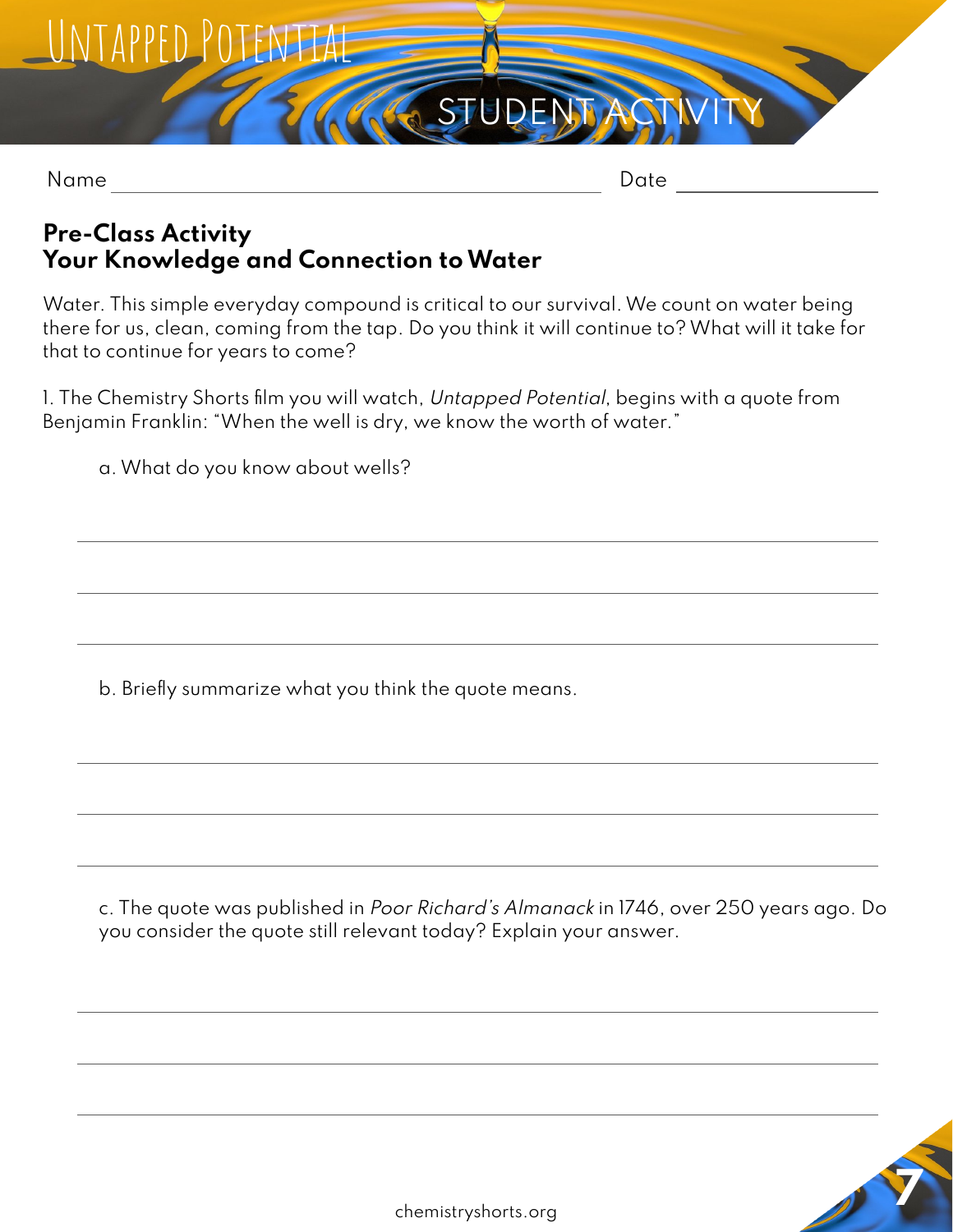

## **Pre-Class Activity Your Knowledge and Connection to Water (continued)**

d. What is at least one challenge related to water supply, use, or wastewater that you think the world faces today or might face later in your lifetime?

**STU** 

2. We use water daily. It's such a common occurrence, we may not think about its use that often, where it comes from, or where it goes after we use it.

a. Write your first name in the circle below. On the lines beneath the circle, list several typical ways you personally use water.



b. Draw a shape to the left of the circle. Write "Supply" in it. Draw an arrow from the shape to the circle. From where does the water you personally use come? Briefly describe what you already know or what you think about it beneath the shape.

c. Draw a shape to the right of the circle. Write "Wastewater" in it. Draw an arrow from the circle to the shape. Where does the water you personally use go afterward? Briefly describe what you already know or what you think about it beneath the shape.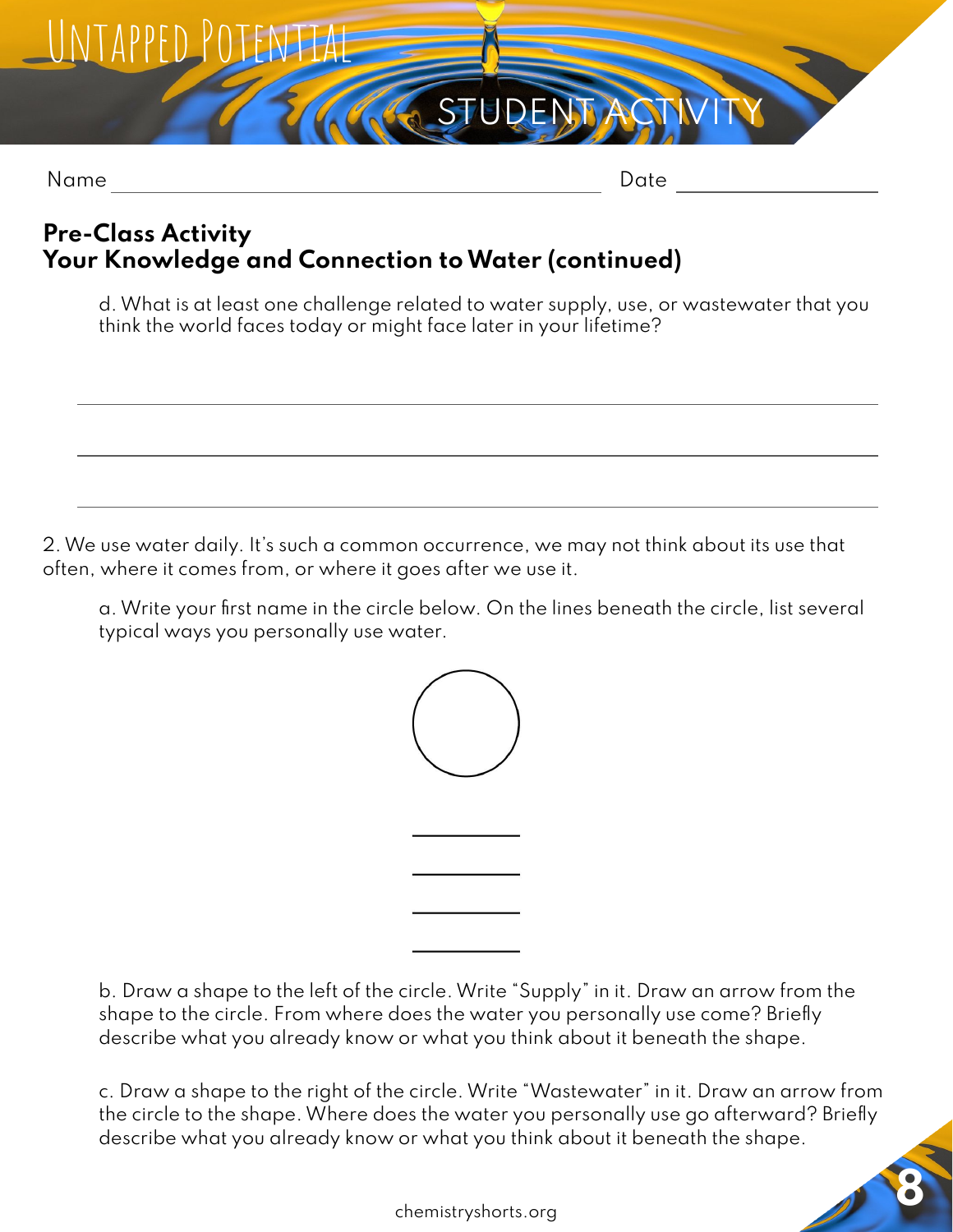

## **Pre-Class Activity Water Chemistry**

1. Different representations of water molecules are shown below. What do you already know about the chemistry of this molecule? Share your thoughts below.



2. A Lewis dot structure, or electron dot structure, is a way to represent the valence (outer shell) electrons in a molecule. Drawing this type of diagram can help to understand the bonding and arrangement of the molecule.

For example, neon (see below, left) has 8 valence electrons, giving it a full outer shell; it is unlikely to bond with other atoms.

Hydrogen has 1 valence electron (see below, center). To have a full outer shell, it needs 2. One way for it to do this is to form a diatomic molecule,  ${\sf H}_2$ . This allows it to achieve a full shell by sharing electrons, forming covalent bonds. Each atom has one valence electron They are shared as an electron pair in a covalent bond between them; each atom has a full outer shell through this sharing, shown by the circle around each (see below, right).



**O**

a. Oxygen has 6 valence electrons. It has more energy levels than hydrogen, so has room for 8 electrons in a full outer shell. Draw a Lewis dot structure for the oxygen atom. Dots (electrons) are paired only when there are no other locations in the diagram to stay unpaired.

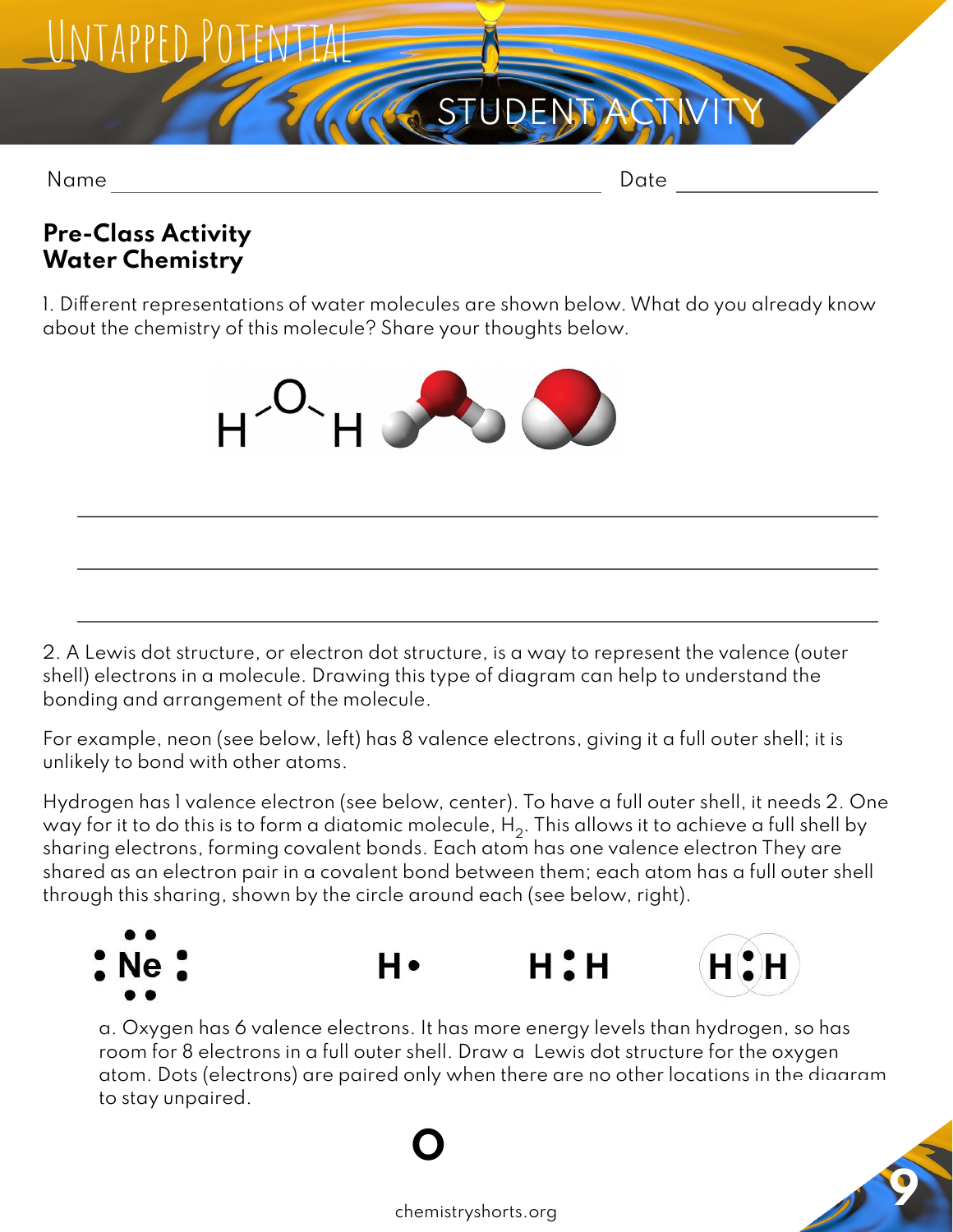

## **Pre-Class Activity Water Chemistry (continued)**

b. In this section, you will draw a Lewis dot structure for water  $(H<sub>2</sub>O)$ . Determine the total number of valence electrons for  $H_2O$  and note how many electrons each atom can hold in its outer shell.

| Atom  | # of valence electrons | # of valence electrons to<br>fill outer shell |
|-------|------------------------|-----------------------------------------------|
| Н     |                        |                                               |
| Н     |                        |                                               |
|       |                        |                                               |
| Total |                        |                                               |

c. The water molecule has covalent bonds, which share electrons between two atoms to fill their outer shells. Draw dots to represent the total valence electrons in the molecule around the atoms so that each has a filled outer shell.



d. Another arrangement of the atoms is below (H H O). Why is this not a possible arrangement?



e. Electron pairs that do not participate in bonding between two atoms are called lone electron pairs. How many lone electron pairs does the water molecule have? Circle any lone pairs in your diagram in part b. In what ways do you think they contribute to the chemical properties of water?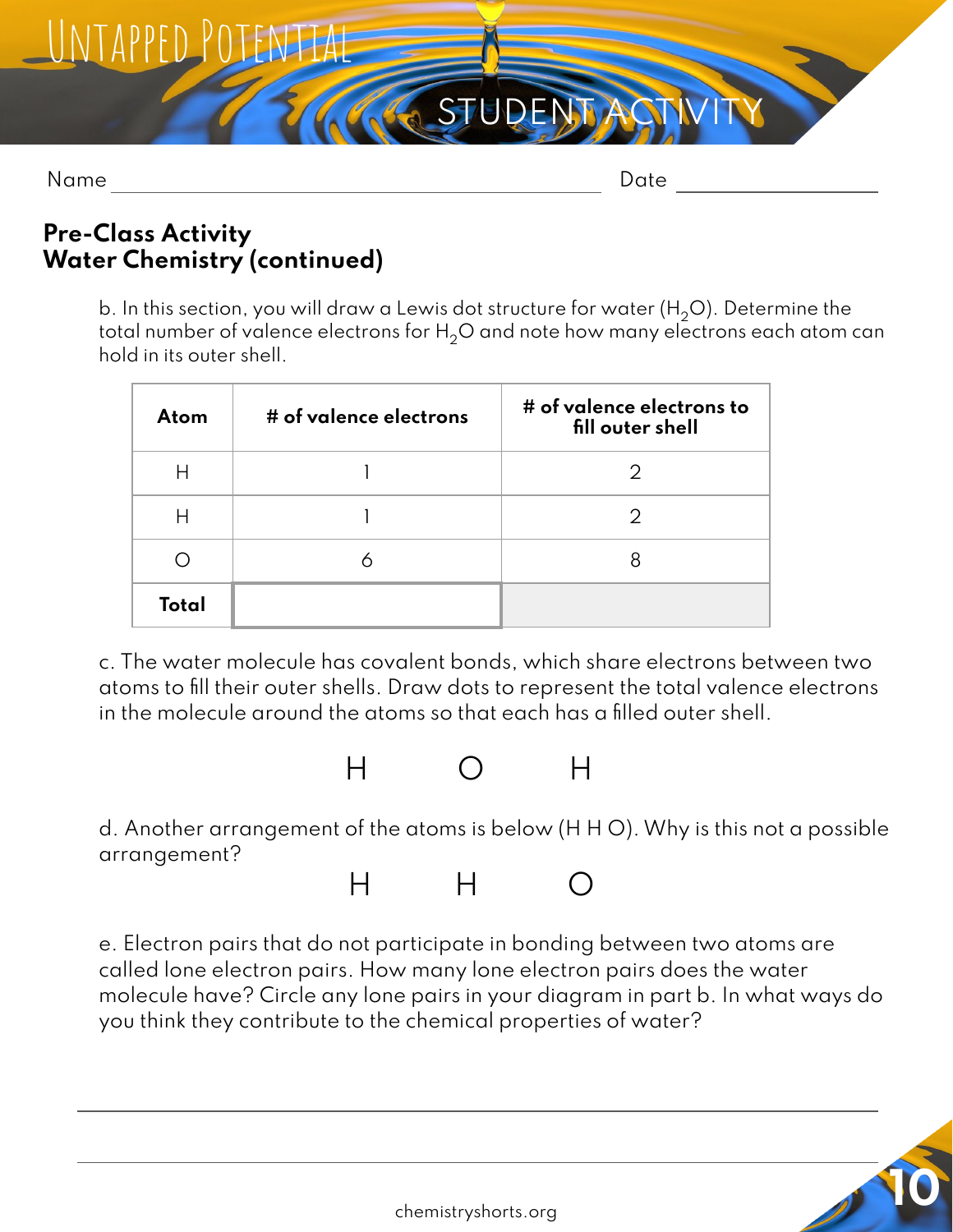

Name Date Date Date

## **In-Class Activity Scarcity of Water**

A world map is shown below, with water blue and land white. While it looks like we have an extensive supply, the amount available for everyday use such as drinking, cooking, and washing, is much smaller. In this activity, you will explore different water sources and their possible use.



1. For the questions on the next page, imagine the bucket below as holding all of the world's water.



chemistryshorts.org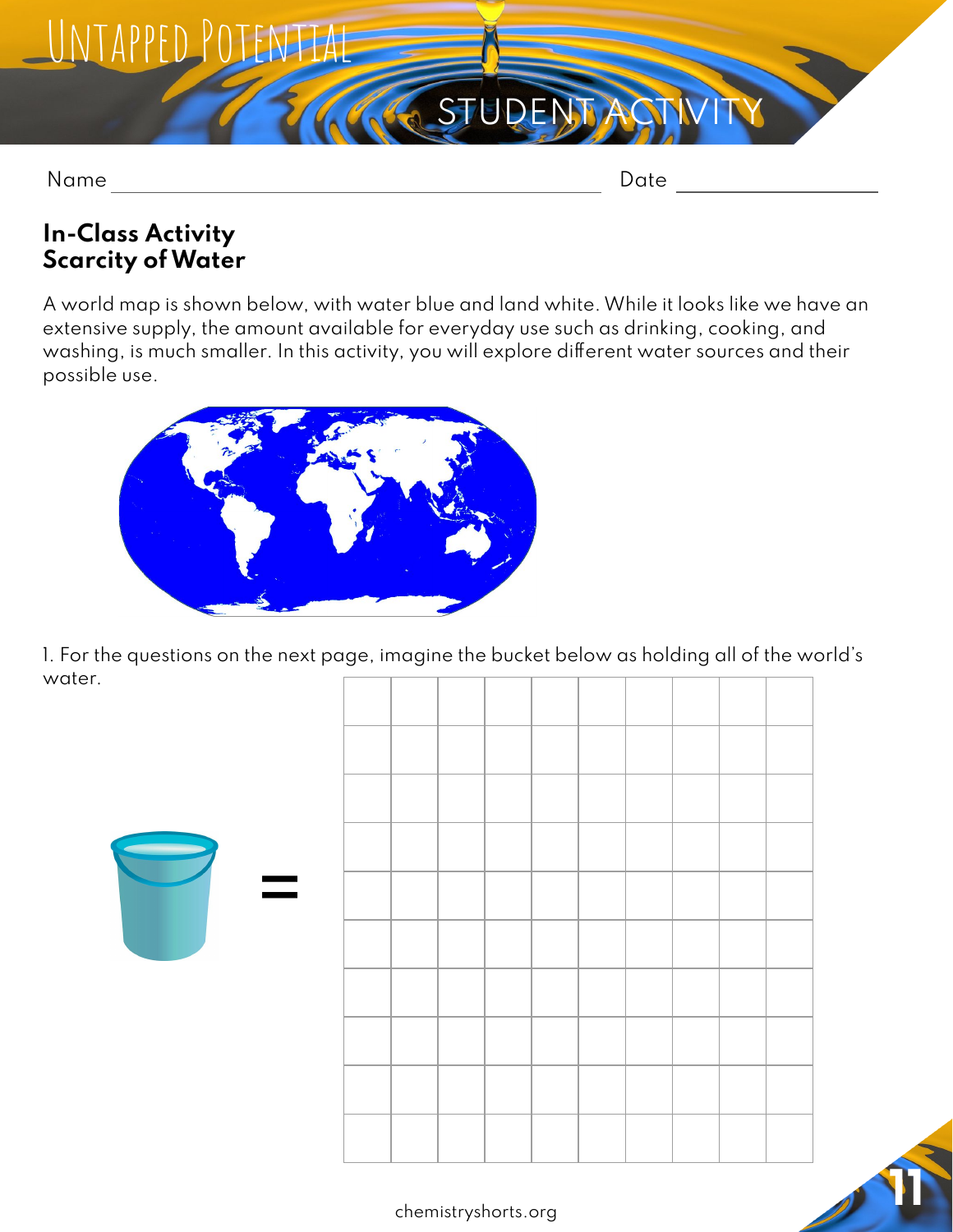

## **In-Class Activity Scarcity of Water (continued)**

a. 100 squares are shown to the right of the bucket, with each square representing 1% of the Earth's water. Predict how many of the squares (you do not need to choose a whole number; fractions may also be used) should be colored in to represent accessible freshwater. Explain your reasoning.

**ACSTUDE** 

b. 70% of the water is oceanic saltwater. Choose a crayon or colored pencil and shade squares to represent this.

c. 28% of the water is brackish, or salty water, in locations other than the ocean. Choose a different color and shade squares to represent this.

d. The remaining portion is freshwater, but much of it it is non-accessible. What are some possibilities for why this water is not able to be readily used by humans? Where might it be located?

e. Only one-tenth of one of the squares is accessible freshwater. How does it compare to your prediction in part a? Choose a color and shade that amount of one square to picture how little is readily available.

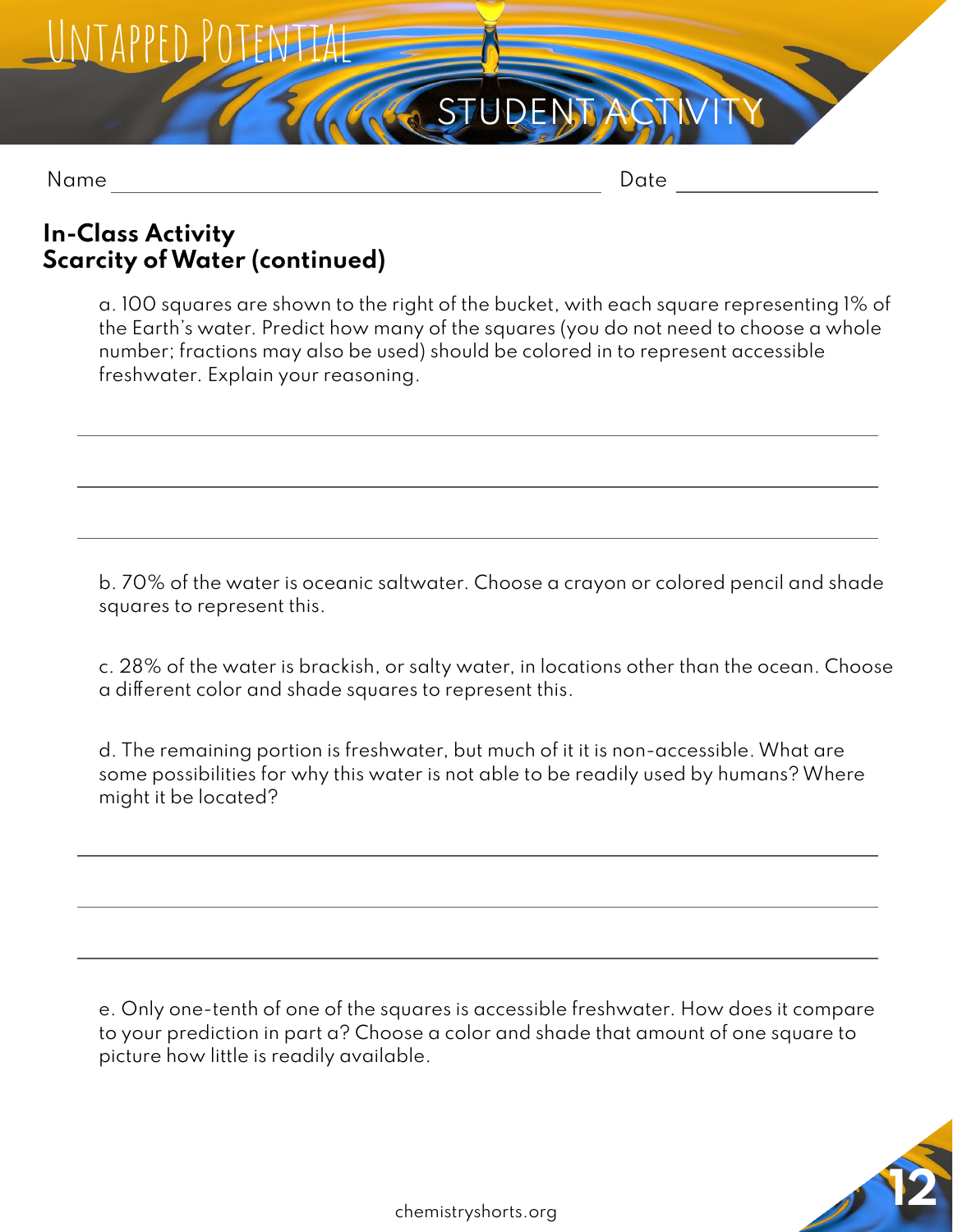## UNTAPPED POTENTIA

Name Date Date

## **In-Class Activity Scarcity of Water (continued)**

2. The Chemistry Shorts' film title is *[Untapped Potential](https://vimeo.com/678904632)*.

a. Discuss how this title relates to the bucket and 100 squares in question 1.

**ACTUDENT** 

b. What are water source possibilities that the world could use?

c. How do you think chemistry could play a role in making these water sources usable by more people around the world?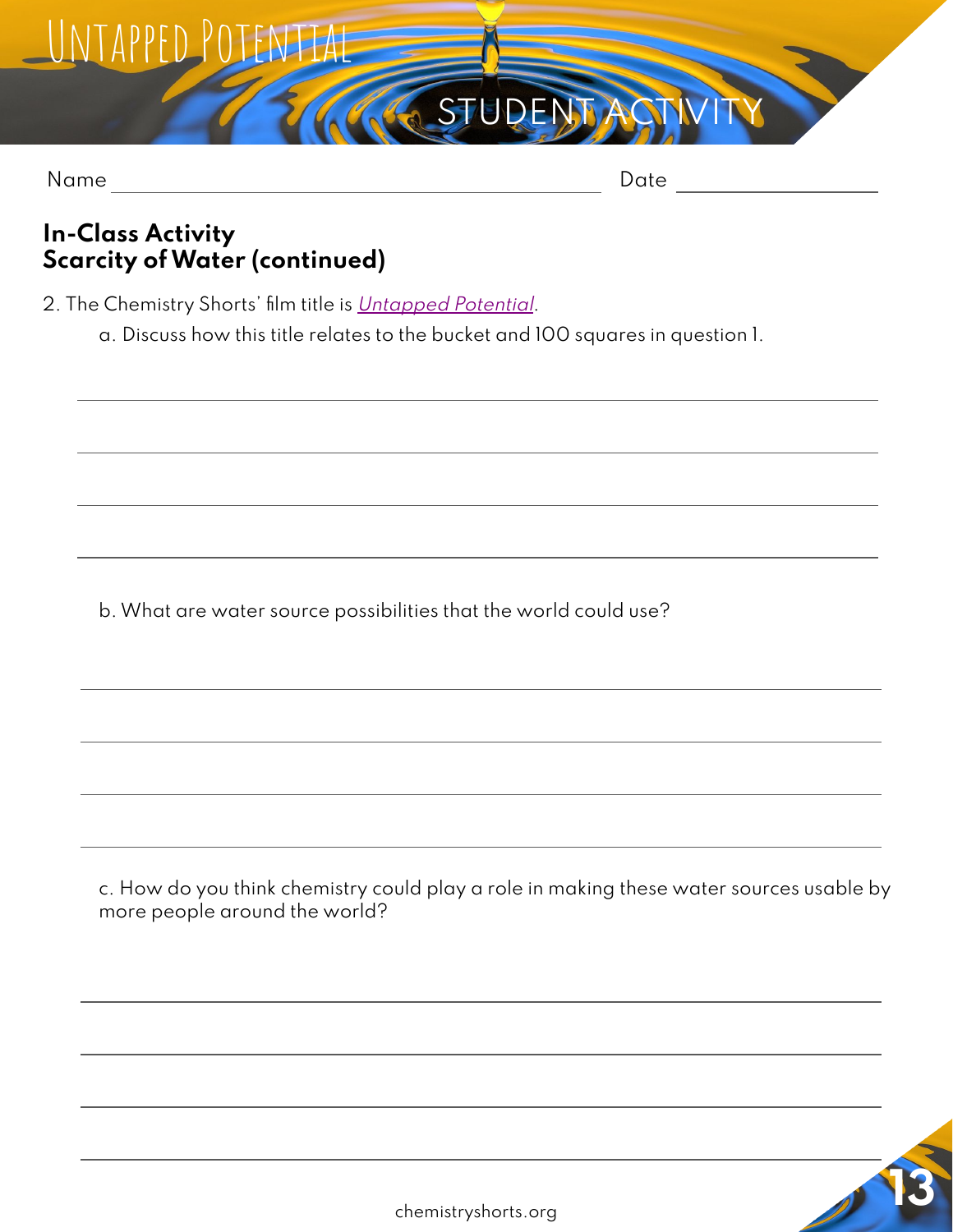

Name Date Date Date Date

## **In-Class Activity Chemistry: Transforming the Undrinkable**

Chemistry makes it possible to tap into new sources of water that have been previously unusable. The film Untapped Potential highlights three different scientists and the methods they have developed to do this using chemistry.

1. As you view the film Untapped Potential, use the table below to summarize information the film highlights about the chemistry-based solutions for increasing usable water sources.

| <b>Scientist</b> | Solution(s) | <b>Chemistry Involved</b> |
|------------------|-------------|---------------------------|
|                  |             |                           |
|                  |             |                           |
|                  |             |                           |
|                  |             |                           |
|                  |             |                           |
|                  |             |                           |
|                  |             |                           |
|                  |             |                           |
|                  |             |                           |
|                  |             |                           |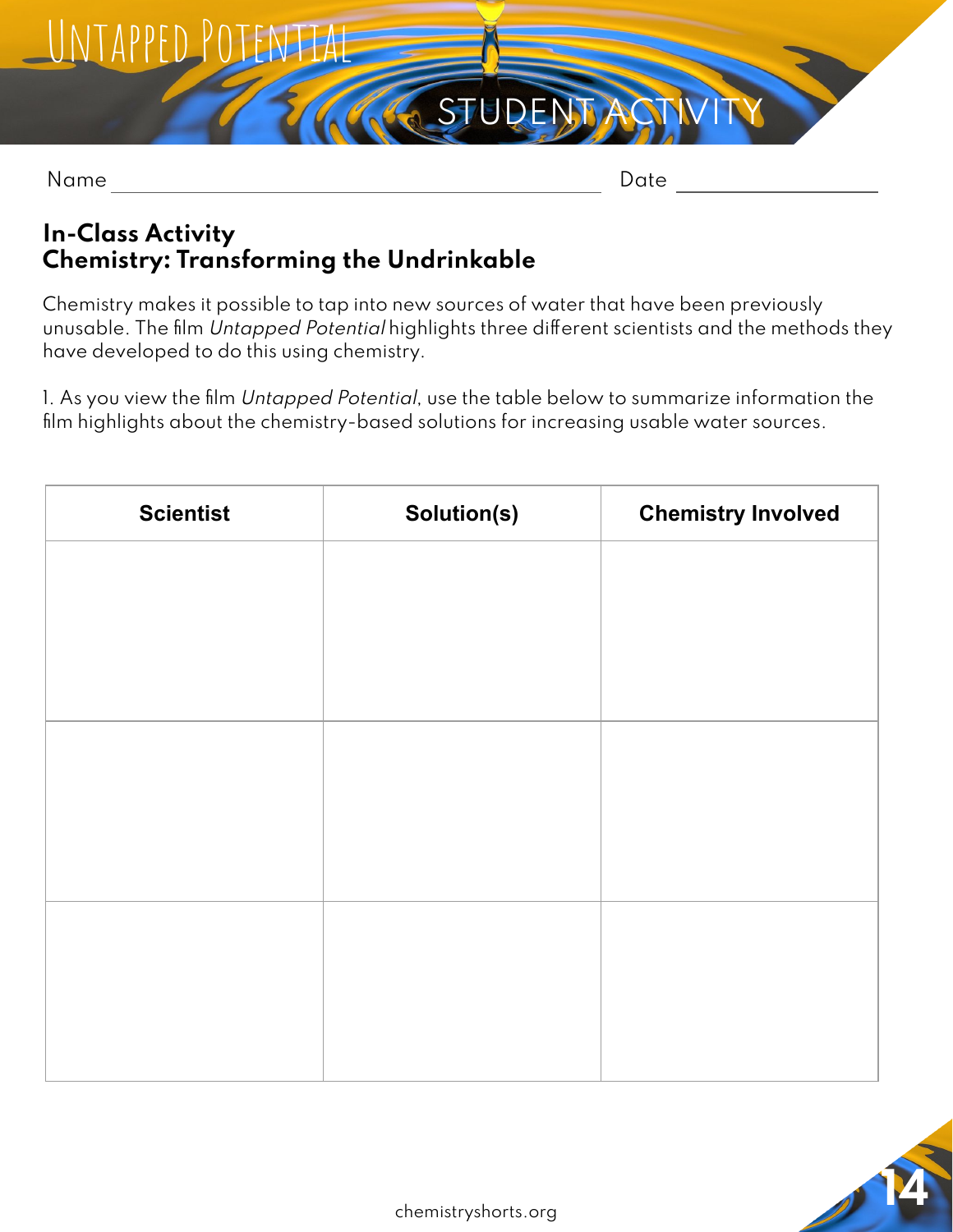

## **In-Class Activity Chemistry: Transforming the Undrinkable (continued)**

2. One of the steps that can be used in recycling wastewater is an advanced oxidation process (AOP). This can greatly reduce the concentration of organic contaminants in the water, transforming them into biodegradable compounds that can be further broken down. Hydrogen peroxide (H $_{2}$ O $_{2}$ ) is one of the chemicals that can be used in AOP.

a. In this section, you will draw the Lewis dot structure for hydrogen peroxide. First, determine the number of valence electrons and how many each can hold in its outer shell.

| Atom         | # of valence electrons | # of valence electrons to fill<br>outer shell |
|--------------|------------------------|-----------------------------------------------|
|              |                        |                                               |
|              |                        |                                               |
|              |                        |                                               |
|              |                        |                                               |
| <b>Total</b> |                        |                                               |

b. The molecule has covalent bonds, which share electrons between two atoms to fill their outer shells. Using the basic structure below, draw dots to represent the valence electrons around the atoms so that each has a filled outer shell. This is the Lewis dot structure for hydrogen peroxide.



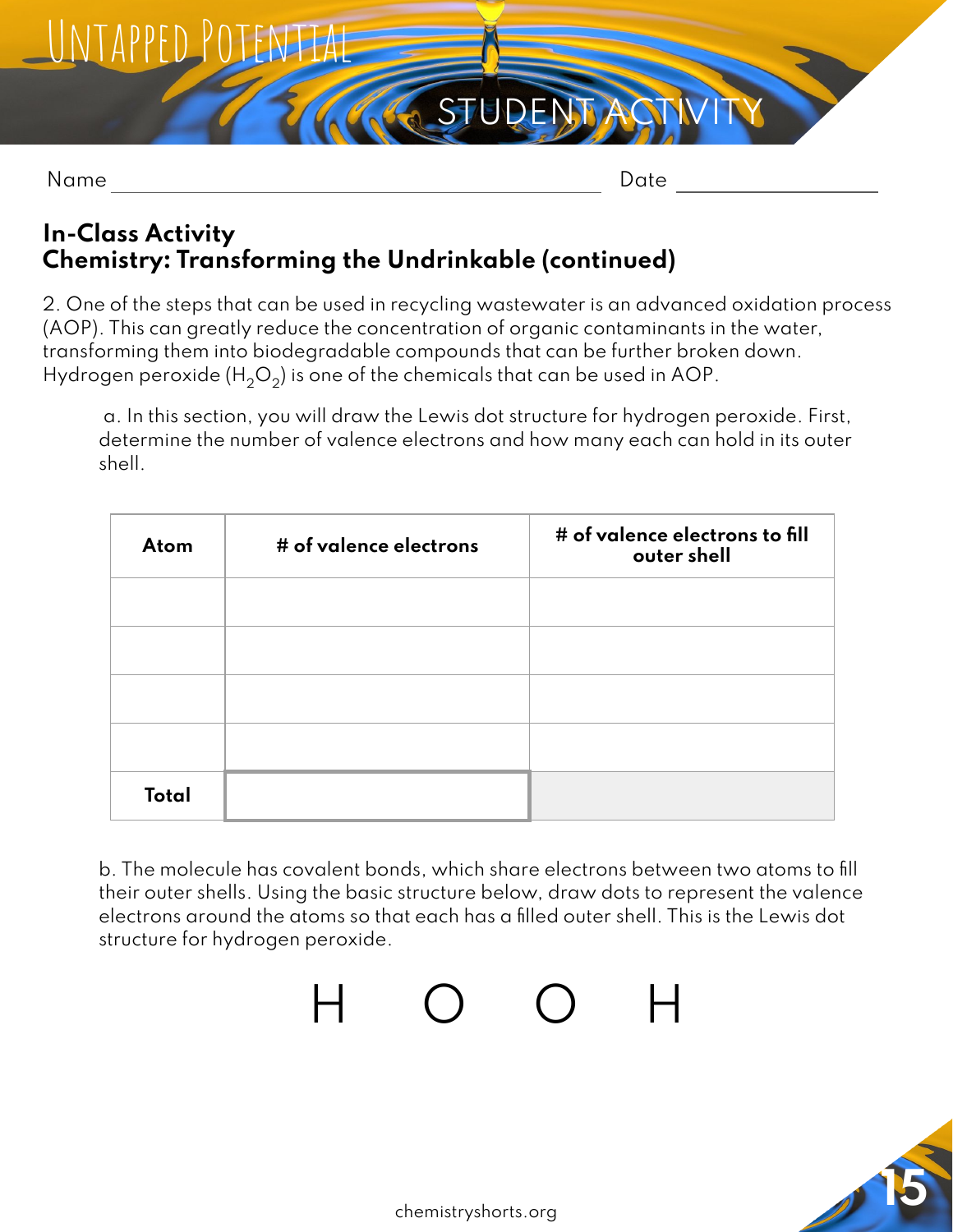

## **In-Class Activity Chemistry: Transforming the Undrinkable (continued)**

c. In AOP, when hydrogen peroxide (H $_{2} \rm O_{2}$ ) is hit with ultraviolet light, it splits into two identical parts called hydroxyl radicals. Draw a Lewis dot structure of one of these parts.

d. These hydroxyl radicals are incredibly reactive with organic compounds, including things that are present in wastewater as contaminants, such as pesticides, pharmaceuticals, and personal care and cleaning products. Based on the Lewis dot structure you drew above, explain why it is so reactive.

e. One organic contaminant that can be removed using AOP is 1,4-dioxane. This compound is an unintentional impurity in cleaning products like laundry detergent and shampoo, and is a widespread contaminant in drinking water and wastewater. The U.S. Environmental Protection Agency says it is a likely carcinogen.

Various organizations are discussing possible regulations for limiting it in water. If regulations were passed requiring 1,4-dioxane levels to be much lower, what questions would you have about 1,4-dioxane and/or AOP before deciding to use it in a local water treatment plant for drinking water?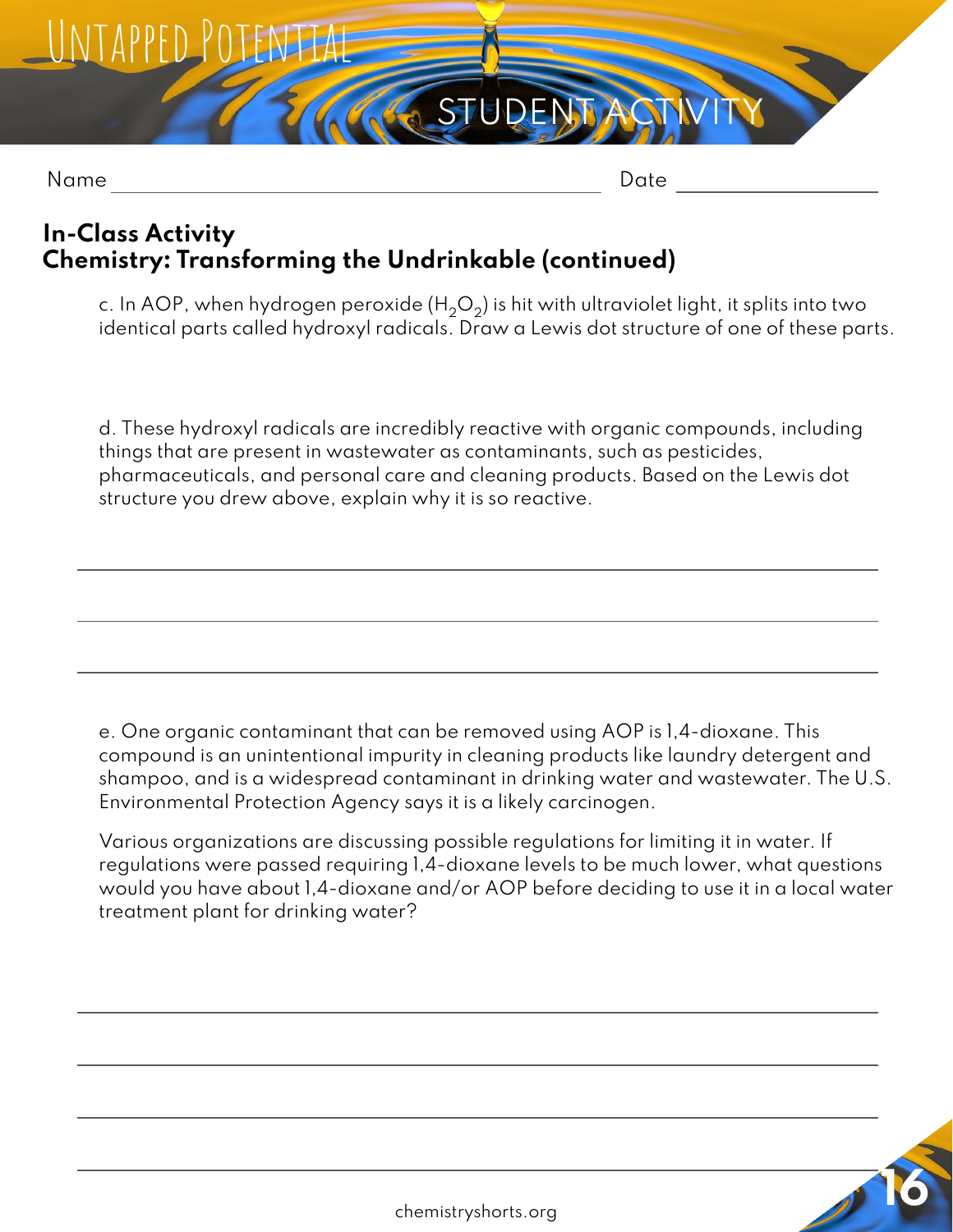

## **After-Class Activity Water: Possibilities for the Future**

1. In the Pre-class activity "Your Knowledge and Connection to Water," you created a diagram with shapes and connections that showed a linear water economy, from supply to use to wastewater. The film showed that chemistry can help us connect and lead to different possibilities that are more circular.

a. Redraw your original diagram from the Pre-class activity "Your Knowledge and Connection to Water" question 2, parts a–c, below. You do not need to include the descriptions you originally added underneath the diagram.

b. Use the information you summarized in the table of the In-class activity "Chemistry: Transforming the Undrinkable" question 1 to modify your original drawing. Include each of the solutions in your diagram. Some questions to get you thinking about water connections from the film are below:

- Where does desalination fit in your diagram?
- Where does wastewater fit in after use? Where does it go back into the cycle?
- What role can brine play in the cycle?

2. Imagine revisiting the the film Untapped Potential 5–10 years from now. What would an updated version include? Provide at least one example of more work that needs to be done between then and now. What are possibilities you picture for the future?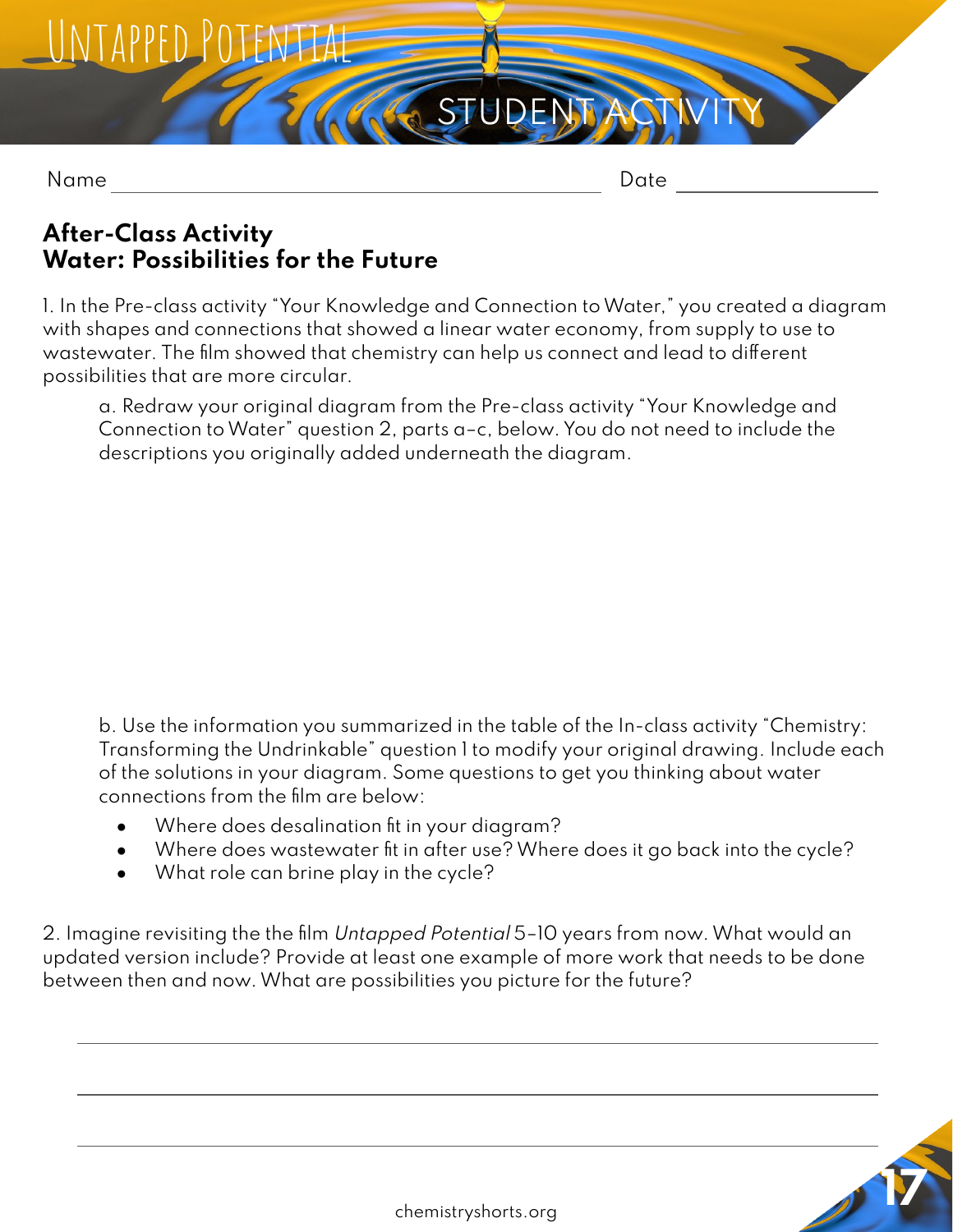

## **After-Class Activity Water: Possibilities for the Future (continued)**

3. Teenaged researchers have developed exciting innovations over the years that impact our ability to better provide clean water into the future. For example, the [Stockholm Junior Water](https://siwi.org/stockholm-junior-water-prize/) [Prize](https://siwi.org/stockholm-junior-water-prize/) attracts tens of thousands of entries from 15-20 year olds from over three dozen countries. What are some reasons that you think drive these young scientists to engage in this kind of study? Do you have any ideas to better provide clean water?

**AG STUDENT** 

4. Consider: What do astronauts do with pee in space? Brainstorm your ideas.

a. What are problems you see connected with this situation?

b. What are solutions you imagine for the situation?